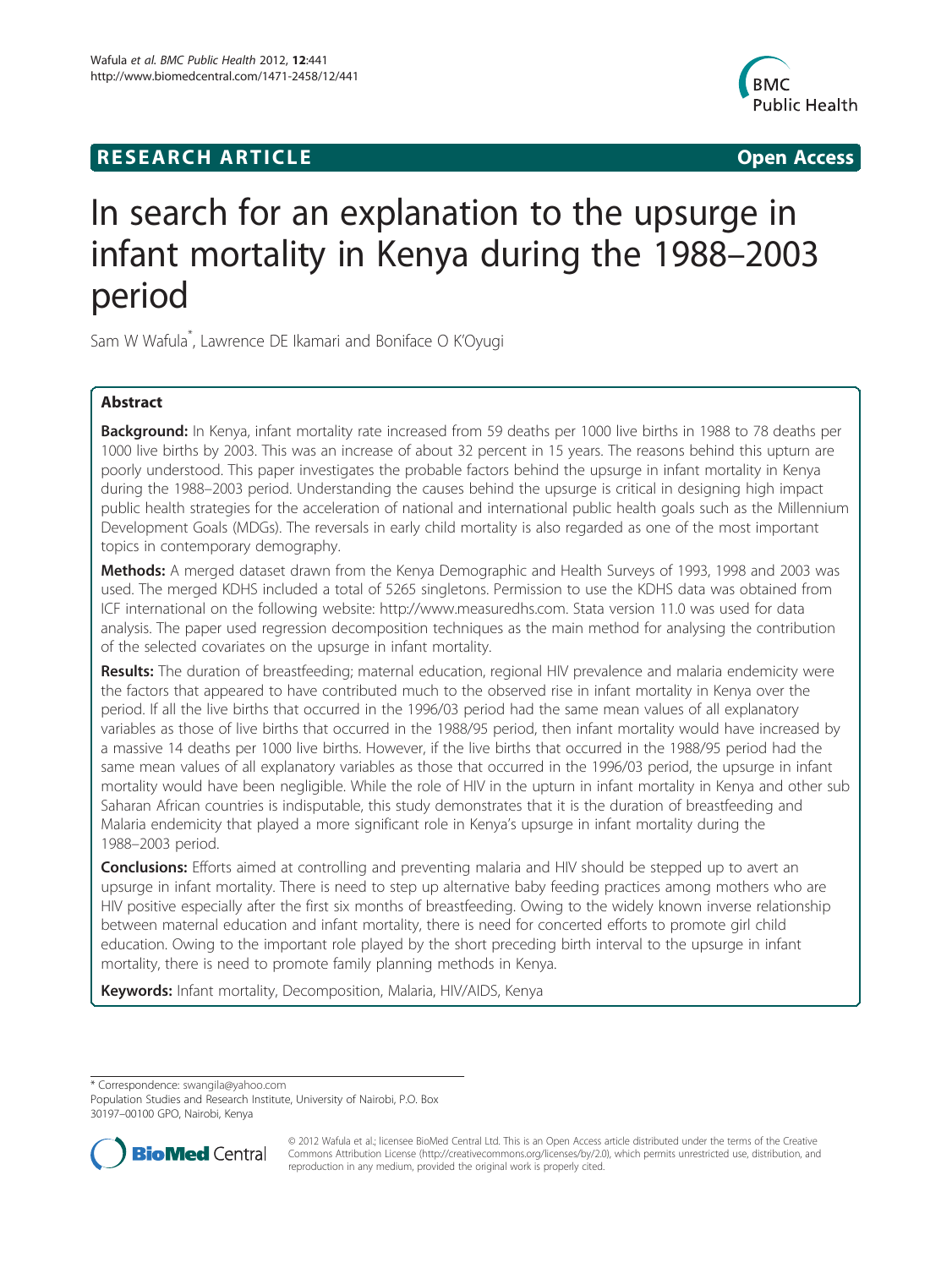### Background

Despite having an average annual decline in infant mortality of about 4 per cent during the 1960–1980 period, [[1,2\]](#page-8-0); Kenya experienced an upsurge in infant mortality during 1988–2003 period. Infant mortality rose from 59 per 1000 live births in 1988 to 78 per 1000 live births by 2003 [\[2\]](#page-8-0). This was an increase of about 32 percent during the 1988–2003 period. Recent studies have shown that the rise in infant mortality in Kenya over this period was not due to measurement errors or a deterioration in data quality [[1,3\]](#page-8-0). Consequently, there must be other explanatory factors behind the upsurge in infant mortality. While literature is replete with the explanatory factors responsible for infant mortality decline in Kenya prior to the late 1980s, very little is known regarding the factors behind the upsurge in infant mortality during the 1988– 2003 period [[1](#page-8-0),[4,5\]](#page-8-0).

An understanding of the reasons behind the upsurge in infant mortality in Kenya is critical and urgent in designing child survival programs and strategies. If clearly understood, priority interventions can be put in place for the quick realization of national and international targets such as target four under the Millennium development goals (MDGs). This paper had the following objectives: -

- a) To examine the levels and trends in infant mortality during the 1988–2003 in Kenya
- b) To identify the factors associated with the upturn in infant mortality in Kenya during the 1988–2003 period.

## **Methods**

#### Sources of data

This paper used a merged data of the 1993, 1998 and 2003 Kenya Demographic and Health Surveys (KDHS). In total, 5265 singletons born five years preceding the 1993 and 2003 and three years before the 1998 KDHS were included in the study. The data were freely obtained from MEASURE DHS on the following website: [http://www.measuredhs.com.](http://www.measuredhs.com) We used the Mosley and Chen framework [[6](#page-8-0)] to specify explanatory variables. This framework is the best for this study since it postulates that health can change if  $-$  and only if  $-$  one or more of the determinants change.

We used live births that occurred between 1988–95 to analyze infant mortality changes during the 1988–95 period and live births that occurred between 1996–2003 to analyze infant mortality changes during the 1996– 2003 period. The dependent variable was the probability of dying between ages 0 and 11 months of life. This was a binary variable with 1 representing the occurrence of the event (i.e. infant death) during 0–11 months and 0 for censuring (i.e. for infants who never died). A detailed description of the Cox regression is available in any standard biostatistics textbook.

The following explanatory variables were used: the maternal age at child birth, the length of preceding birth interval, size of the baby at birth, duration of breastfeeding, source of water, type of toilet facility, maternal education, paternal education, ethnicity, household wealth index, $^{[a]}$  place of delivery, whether the mother received a tetanus injection during pregnancy, HIV and malaria endemicity. These are some of the variables that were found to have changed the most during the 1988–2003 and hence were likely to be associated with the upsurge in infant mortality [[6,7\]](#page-8-0). In the next section, we present a step by step description of our main analytical model the regression decomposition technique.

#### Application of the regression decomposition technique

In 1970s, Preston demonstrated that when demographic events such as infant mortality change, it is not only factors that determine such events that could be changing over time and space but rather, the events themselves could be changing at the same time as well [\[7](#page-8-0)]. This phenomenon makes traditional statistical techniques inappropriate because most of them assume that the dependant variable is constant. Regression decomposition techniques appear appropriate in such situations. These techniques have been widely used to study changes in mortality in developed countries and to a lesser extent developing countries [[8-16](#page-8-0)].

In order to apply regression decomposition techniques, it is normally advisable that all selected explanatory variables are converted into dichotomous variables [[5,9\]](#page-8-0). The dichotomization of the covariates is done based on theory and preliminary analysis of variables by the researcher to identify the specification that will produce the variables' strongest effect on infant mortality. For instance, children of mothers who are young (below 20 years) or old (above 35 years) can be grouped together since such children would theoretically experience an elevated risk of infant mortality as compared to those born to mothers in the prime age (between 20–34 years) [[10](#page-8-0),[11](#page-8-0),[16](#page-8-0)]. Below, we show how we categorized our explanatory variables into dichotomous variables with the exception of maternal and paternal education: -

- a) Maternal age at birth  $(1 =$  Below 20 years & above 35 years  $0 = 20 - 34$  years)
- b) Length of the preceding birth interval  $(0 < 24$  months  $1 = 24$  months)
- c) Size of the baby at birth<sup>[b]</sup> (0 = Small 1 = Normal/ Big)
- d) Duration of breastfeeding  $(0 =$  Less than 10 months  $1 > 10$  Months)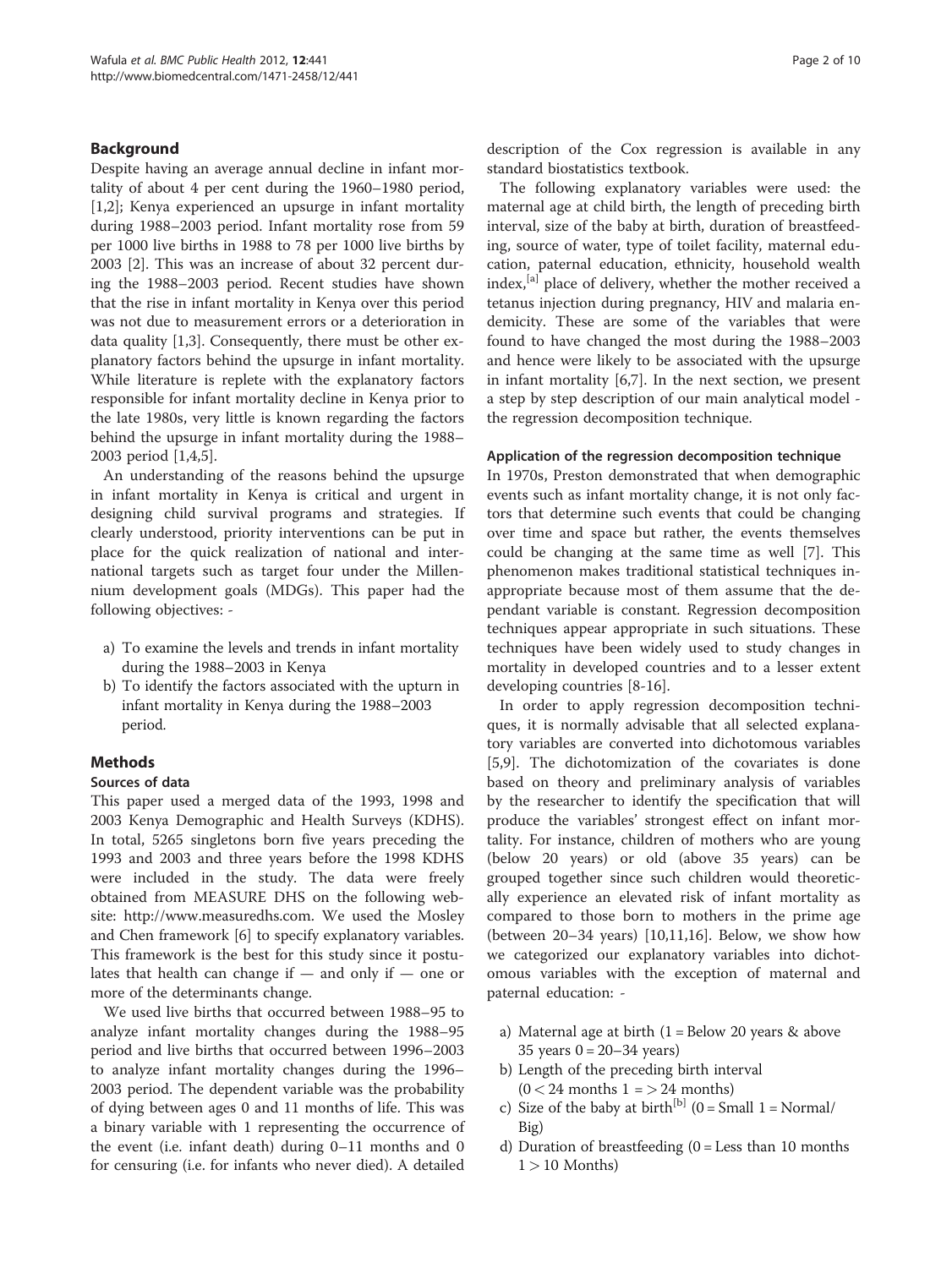- e) Source of water  $(1 =$  Piped water  $0 =$  Other)
- f) Presence of toilet facility  $(1 = Yes \ 0 = No)$
- g) Maternal education: Years of schooling
- h) Paternal education: Years of schooling
- i) Ethnicity ( $1 =$ Kikuyu 0 = Other)
- i) Household wealth status<sup>[c]</sup>  $(1 = Low 0 = High)$
- k) Place of delivery  $(1 =$  Health facility  $0 =$  Home)
- l) Had tetanus injection  $(1 = Yes 0 = No)$
- m)Period (0 =1988-95 1 = 1996/03)
- n) Malaria endemicity<sup>[d]</sup> (0 = Low 1 = High)
- o) Level of HIV prevalence<sup>[e]</sup> (0 = Low 1 = High)

The next step entails computing means of the dichotomized variables for each period while assessing whether the means are statistically different using a t-test statistic. In addition, it is usually important to establish the structure of the relationship between each explanatory variable and infant mortality in each period. Stata version 11.0 was used for statistical analysis. For purposes of accounting for censoring, Cox regression model was used to estimate the time of experiencing death between 0–11 months. The Cox regression provides the hazard ratios and the associated standard errors for each explanatory variable in the two periods under investigation [[5,8,9\]](#page-8-0). In addition, a test of significance of the difference between the hazard ratio for each explanatory variable in the two periods was carried out in order to gauge whether the hazards were significantly different. The hazards were then used to account for the relative contribution of the differences in the structure of the relationship in explaining the difference in the level of infant mortality between the two periods.

The critical question in using hazard ratios to predict the role of each explanatory variables on infant mortality between periods is: Ceteris paribus, what level of infant mortality would we have, say in the later period (1996/ 03) if a given explanatory variable in the initial period (1988/95) had the same mean value as in the later period (1996/03)? This question is repeated for each explanatory variable to assess their individual contribution to the observed upsurge in infant mortality [\[5,9](#page-8-0)]. This is illustrated in the example below:-

Assume that we would like to know the contribution of any covariate, say, household wealth Index (HWI) on infant mortality (IMR) in 1988/95 period if this variable values were applied to the 1996/03 period. We would have to use the following formula:-  $\Delta$ inIMR<sub>0</sub> =  $\beta$  HWI\*IMR<sub>0</sub>\*(1 – IMR<sub>0</sub>)\*(HWI<sub>0</sub>–HWI<sub>1</sub>)\*1000

Where

 $\Delta$  in IMR<sub>0</sub> = change in infant mortality rate for the 1988/95 period

- $HWI_0 = Mean$  value of the Household wealth Index for the 1988/95 period
- $β$  HWI<sub>1</sub> = the hazard ratio of HWI for the 1996/03 period
- $HWI<sub>1</sub> = Mean value of the Household wealth Index for$ the 1996/03 period

In the above formula, the equation is multiplied by 1000 to assess the contribution of the variable to infant mortality per 1000 live births.

#### **Results**

#### Trends in infant mortality by selected characteristics

Table [1](#page-3-0) shows that while infants belonging to mothers in the 20–34 years had the lowest mortality rates as is conventionally expected, they experienced the highest increase (43 percent) during the study period. Further, the increase in the percentage of infant mortality among babies born with small body sizes was three times less as compared to the upsurge in infant deaths experienced among babies with average or large body sizes. Generally, shorter birth intervals are known to be associated with a heightened risk of early childhood mortality [[1,3,5,9,10\]](#page-8-0). Results confirmed that infants with a preceding birth interval of <24 months experienced the highest upsurge in mortality (71 percent) during the 1989–2003 period.

The duration of breastfeeding especially during the first six months of an infant has been found to improve infant survival due to the nutritional value of mother's milk, the immunities against communicable diseases that it provides, and because it is hygienic [[9](#page-8-0)]. Table [1](#page-3-0) shows that infant mortality rose by 143 percent among infants who breastfed for less than 10 months during the study period. Infants belonging to mothers with no formal schooling experienced the highest upsurge in mortality (61 percent). Infants belonging to fathers with some primary education exhibited the highest upsurge in mortality (39 percent).

Infants belonging to minority ethnic groups categorized as "other"<sup>[g]</sup> recorded an upsurge in infant mortality. This is likely due to the incessant inter-ethnic wars among this groups leading to displacement and death especially of women and children [\[16](#page-8-0)[,17](#page-9-0)]. Likewise, infants belonging to Kikuyu women experienced a massive upsurge (128 percent) during the 1988–2003 study period. The exception to this trend was witnessed among the Kisii and Luo who recorded a decline in infant mortality rate during the study period (42 and 44 percent, respectively).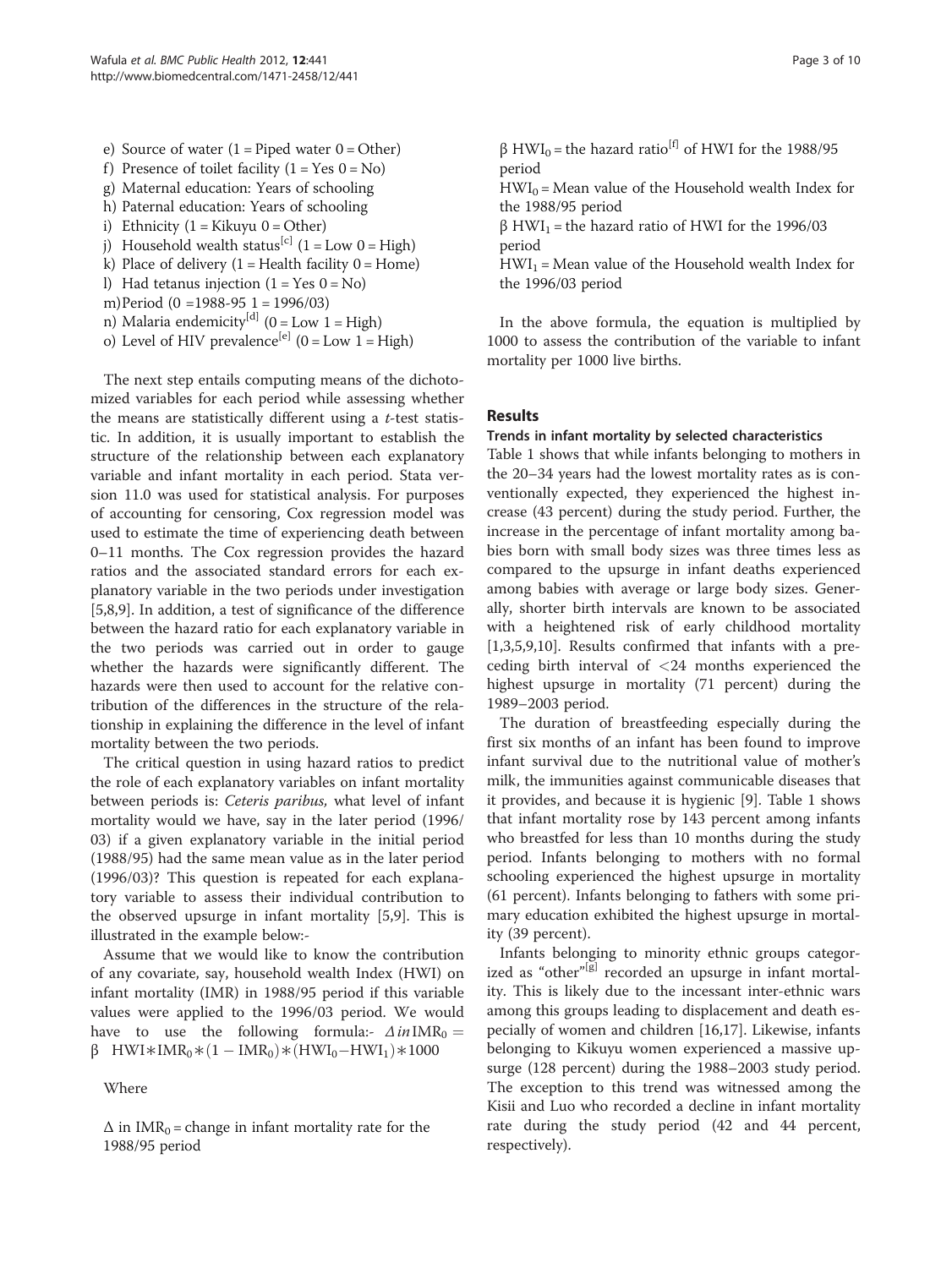<span id="page-3-0"></span>

| Table 1 Levels and trends of infant and child mortality by |  |  |  |
|------------------------------------------------------------|--|--|--|
| selected characteristics                                   |  |  |  |

|                                 | 1988-1995<br>*Cases = 3115 | 1996-2003<br>*Cases = 2150 | % change<br>1988-2003 |
|---------------------------------|----------------------------|----------------------------|-----------------------|
| <b>Mother's Age</b>             |                            |                            |                       |
| $<$ 20 years                    | 74.9                       | 87.2                       | 16.4                  |
| 20-34                           | 51.4                       | 73.6                       | 43.2                  |
| $35+$                           | 77.6                       | 90.6                       | 16.8                  |
| <b>Baby size at birth</b>       |                            |                            |                       |
| Small                           | 86.2                       | 97.2                       | 12.8                  |
| Av./Large                       | 53.7                       | 73.6                       | 37.1                  |
| <b>Preceding Birth Interval</b> |                            |                            |                       |
| $<$ 24 months                   | 76.7                       | 130.8                      | 70.5                  |
| $25 - 36$                       | 51.5                       | 72.5                       | 40.8                  |
| $37+$                           | 47.1                       | 67                         | 42.3                  |
| <b>Breastfeeding Period</b>     |                            |                            |                       |
| $<$ 10 months                   | 108.8                      | 264.3                      | 142.9                 |
| 10-19 months                    | 1.6                        | 7.9                        | 393.8                 |
| $>$ 20 months                   | 92.9                       | 1.5                        | $-98.4$               |
| <b>Maternal education</b>       |                            |                            |                       |
| None                            | 59                         | 95.2                       | 61.4                  |
| Primary                         | 69.5                       | 85.4                       | 22.9                  |
| Sec+                            | 40.1                       | 54                         | 34.7                  |
| <b>Paternal Education</b>       |                            |                            |                       |
| None                            | 81.5                       | 104.9                      | 28.7                  |
| Primary                         | 63.4                       | 87.8                       | 38.5                  |
| Sec+                            | 47.1                       | 61.2                       | 29.9                  |
| <b>Ethnicity</b>                |                            |                            |                       |
| Kalenjin                        | 38.4                       | 50.3                       | 31.0                  |
| Kamba                           | 43.1                       | 75.9                       | 76.1                  |
| Kikuyu                          | 27.5                       | 62.6                       | 127.6                 |
| Kisii                           | 64.1                       | 37                         | $-42.3$               |
| Luhya                           | 53.5                       | 92.3                       | 72.5                  |
| Luo                             | 142.9                      | 79.5                       | $-44.4$               |
| Other tribes                    | 59.8                       | 105.6                      | 76.6                  |
| <b>Household wealth</b>         |                            |                            |                       |
| Lower                           | 42.1                       | 75.6                       | 79.6                  |
| Middle                          | 56.5                       | 80.1                       | 41.8                  |
| Upper                           | 79.4                       | 62.3                       | $-21.5$               |
| Place of delivery               |                            |                            |                       |
| Home                            | 68.8                       | 83.4                       | 21.2                  |
| Government Health facility      | 53.1                       | 84                         | 58.2                  |
| Private Health Facility         | 33.7                       | 54.7                       | 62.3                  |

The results obtained indicate a decline in infant mortality among mothers belonging to the upper socioeconomic class (22 percent) while those in the middle

#### Table 1 Levels and trends of infant and child mortality by selected characteristics (Continued)

| <b>Tetanus Toxoid</b> |       |      |         |
|-----------------------|-------|------|---------|
| No                    | 105.1 | 63.9 | $-39.2$ |
| Yes                   | 54.4  | 53.6 | $-1.5$  |

Notes: Primary analysis of merged KDHS 1993, 1998 & 2003. \* Some variables do not add up to these figures because of missing cases. Preceding birth intervals include second and higher order births alone. Source: Primary analysis of the merged KDHS dataset 1993–2003.

and lower tertiles experienced an upsurge in infant mortality during the 1988–95 and 1996–2003 period. Infant mortality rate among mothers who delivered at home rose by 21 percent. While being born in a government or a private health facility was associated with a lower risk of dying as compared to being born at home, generally, deliveries at a health facility recorded the highest upsurge in infant mortality rate (58 percent and 62 percent respectively). It is likely that there was an increase of high risk births delivered in health facilities.

Generally, infant mortality rate decreased among babies of mothers irrespective of whether such mothers had received tetanus injection or not. Among the infants born of mothers who had not received the tetanus injection, infant mortality decreased by 39 percent.

While trend analysis is insightful in bringing out the changes in infant mortality over the study period by selected characteristics, it fails to show whether the observed changes are statistically significant. We address this gap in the next section.

# Explanatory variables of infant mortality between the two periods

Results from Table [2](#page-4-0) show that the mean values for the duration of breastfeeding were significantly different between the two periods. Other variables that were significantly different between the two periods were maternal education, regional HIV prevalence and regional malaria endemicity. These results imply that the observed changes in infant mortality in Kenya during the 1988–95 and 1996–2003 periods could be partly accounted for by the above four variables.

Below, we assess the role of the explanatory variables in relation to the rising levels of infant mortality between 1988–95 and 1996–2003 periods.

# Effects of the explanatory variables on observed infant mortality in the two periods

Table [3](#page-5-0) shows the results of Cox regression models. In Model I the risk of dying in infancy during the 1996– 2003 period was 19 percent higher as compared to the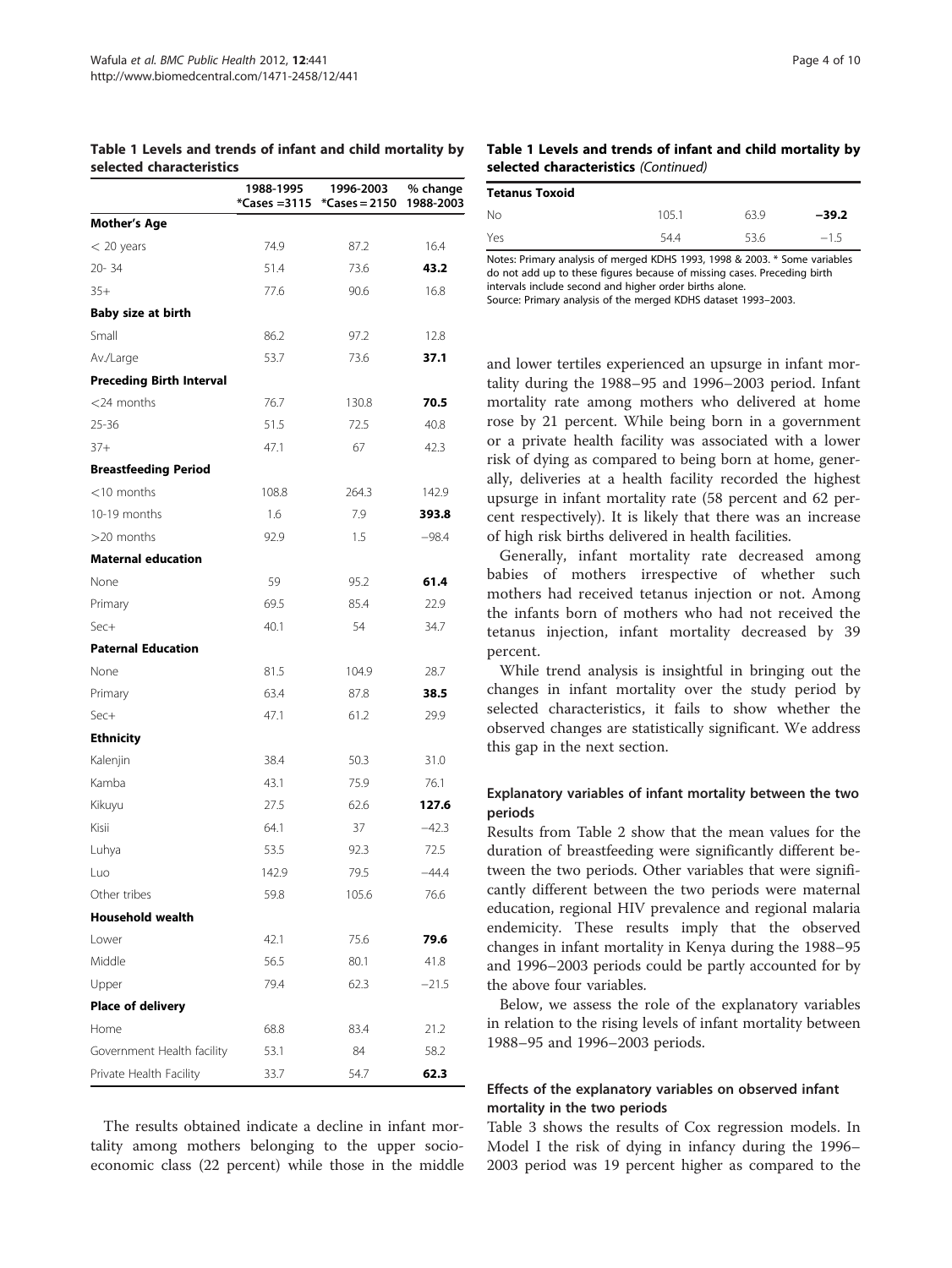| Characteristic                         | Time period            | Time period            | Significance of differences in means (t-statistic) |  |  |
|----------------------------------------|------------------------|------------------------|----------------------------------------------------|--|--|
|                                        | $1988 - 95$ (n = 3115) | 1996-03 ( $n = 2150$ ) |                                                    |  |  |
| <b>Maternal factors</b>                |                        |                        |                                                    |  |  |
| Maternal age at child birth (D)        | 1.672                  | 1.688                  | $-0.951$                                           |  |  |
| Baby size at birth (D)                 | 0.818                  | 0.816                  | 0.175                                              |  |  |
| Duration of breastfeeding (D)          | 0.810                  | 0.908                  | $-7.525**$                                         |  |  |
| Preceding birth interval (D)           | 0.699                  | 0.736                  | $-1.93$                                            |  |  |
| <b>Maternal health-seeking factors</b> |                        |                        |                                                    |  |  |
| Place of delivery (D)                  | 0.624                  | 0.593                  | 1.43                                               |  |  |
| Tetanus Toxoid (D)                     | 0.883                  | 0.867                  | 1.297                                              |  |  |
| Socio-economic factors                 |                        |                        |                                                    |  |  |
| Paternal education (years)             | 5.471                  | 5.789                  | $-1.141$                                           |  |  |
| Source of water (D)                    | 0.268                  | 0.299                  | $-1.746$                                           |  |  |
| Type of Toilet Facility (D)            | 0.795                  | 0.812                  | $-1.145$                                           |  |  |
| Maternal education (Years)             | 5.149                  | 5.490                  | $-4.068**$                                         |  |  |
| Ethnicity (D)                          | 0.867                  | 0.882                  | $-1.248$                                           |  |  |
| Household Wealth Index (D)             | 0.558                  | 0.580                  | $-1.92$                                            |  |  |
| <b>Community level factors</b>         |                        |                        |                                                    |  |  |
| HIV regional status (D)                | 1.364                  | 1.429                  | 3.388**                                            |  |  |
| Malaria endemic region (D)             | 0.345                  | 0.421                  | $-4.344**$                                         |  |  |

<span id="page-4-0"></span>Table 2 Means values of the explanatory variables for infant mortality: Kenya, 1988–95 and 1996–2003 periods

Notes: D denotes dichotomous variable. \*\*\*p < 0.001, \*\*p < 0.01, \*p < 0.05.

Source: Primary analysis of the merged KDHS dataset 1988/89 and 1997/98.

risk of dying during the 1988–95 period. When maternal factors were added to the model as shown in Model II, the risk of dying in infancy during the 1996–2003 was only 3 percent higher as compared to the 1988–95 period although this association was not statistically significant (p-value  $> 0.05$ ). However, in Model III when the socio-economic factors were added to Model I, the risk of dying in infancy was 23 percent higher during the 1996–2003 as compared to the 1988–1995 period and this increase was statistically significant (p-value  $< 0.05$ ). Likewise, in Model IV when health seeking behavior factors were added to Model I, the risk of dying in infancy in 1996–2003 was 10 percent higher than in 1988–1995 and this risk was statistically significant ( $p < 0.05$ ).

In Model V when the regional HIV prevalence and Malaria variables were added to Model 1, the risk of dying in the 1996–2003 period was 28 percent higher than that of the 1988–95 period (p-value  $< 0.05$ ). Finally, when the full model was considered, the risk of dying in 1996–2003 was 38 percent higher as compared to the 1988–95 period and this association was statistically significant ( $p < 0.05$ ).

As shown in Table [3,](#page-5-0) when all explanatory variables were added to Model I, the likelihood ratio test satisfied  $p < 0.001$  for all the six models. This implies that the explanatory power of the additional variables more than compensated for the loss in degrees of freedom. Generally, the results above imply that the differences in the values of explanatory variables, taken together, during the two periods contributed to the differences in the observed infant mortality. In the next section, we assess the contribution of these variables on infant mortality changes by first assuming a fixed structure analysis and then a changing structure between the variables and infant mortality.

#### Structure of relationships in the two periods

As discussed earlier, infant mortality is bound to have changed independent of the explanatory variables considered in this study [[7\]](#page-8-0). It is thus important to factor in this analysis the role of the structure of infant mortality *vis a vis* explanatory variables in the observed upsurge in infant mortality. This section and the subsequent sections address this issue by first assuming a fixed structure analysis and later, a changing structure analysis. Table [4](#page-6-0) presents the regression coefficients (log odds) of the explanatory variables during the two periods. Column C of Table [4](#page-6-0) shows the results of the test of significance of the coefficients between the two periods. In the 1988–95 period, baby size, duration of breastfeeding, the preceding birth interval, household wealth index, regional HIV status and regional Malaria endemicity status had each a significant effect on infant mortality. However, in 1996–03 period it is only the baby size, duration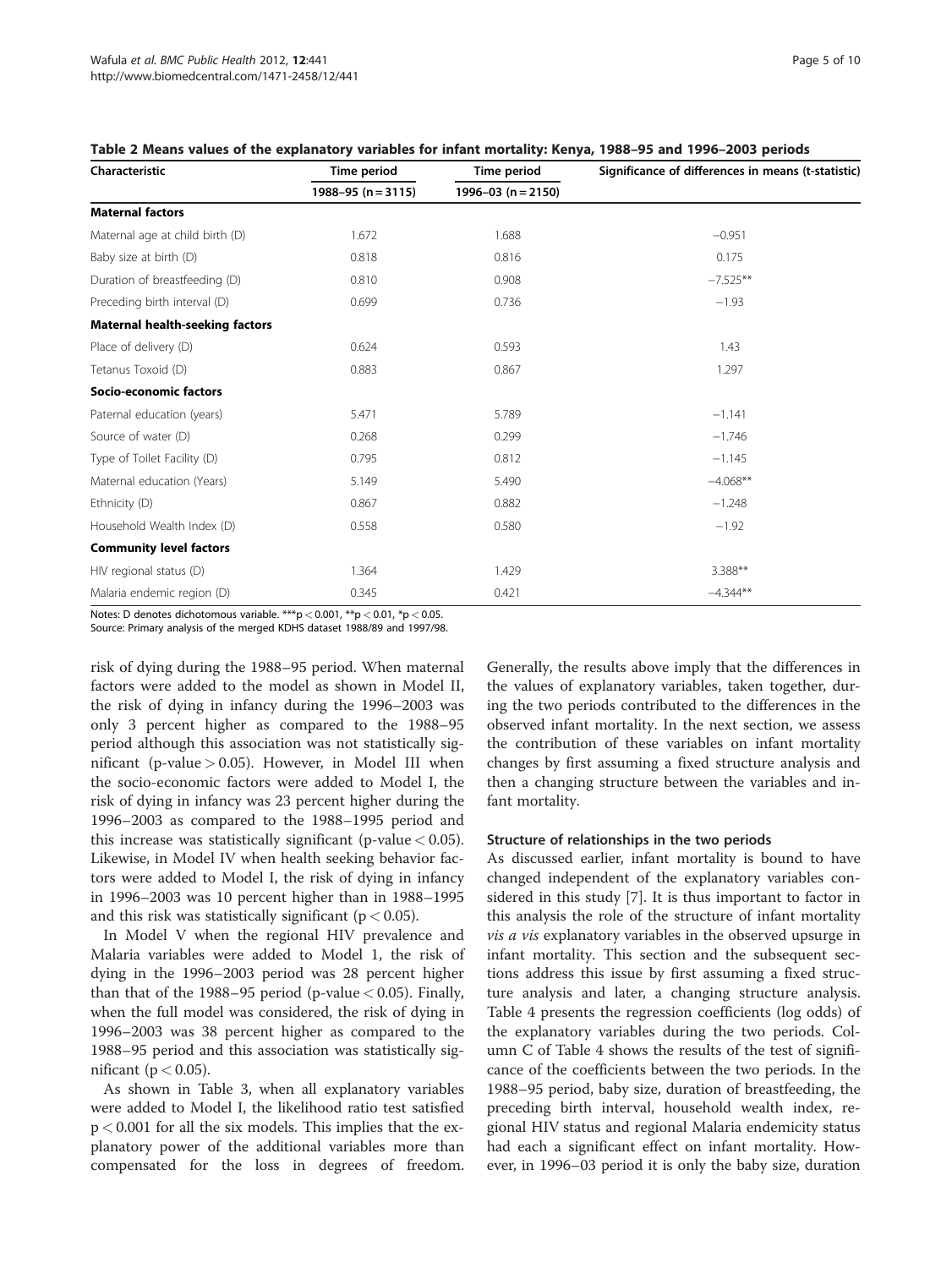| <b>Explanatory variable</b> | Model I      | Model II   | Model III         | Model IV         | Model V       | Model VI      |
|-----------------------------|--------------|------------|-------------------|------------------|---------------|---------------|
| LR <sub>X</sub> 2           | 7.18         | 33.07      | 64.3              | 38.19            | 110.59        | 102.57        |
| d.f.                        |              |            |                   |                  |               |               |
| P-value                     | < 0.001      | < 0.001    | < 0.001           | < 0.001          | < 0.001       | < 0.001       |
| Time period                 |              |            |                   |                  |               |               |
| 1988-95                     | 1.0          | 1.0        | 1.0               | 1.0              | 1.0           | 1.0           |
| 1996-2003                   | 1.19 (2.69)* | 1.03(0.35) | $1.23$ $(2.42)^*$ | $1.10(5.17)^{*}$ | $.28(2.46)$ * | $.38(2.41)^*$ |

<span id="page-5-0"></span>Table 3 Hazard Ratios and likelihood chi-square values indicating the effects of period of birth controlling for explanatory variables on infant mortality, merged KDHS 1993-2003

Notes: Model 1 = Time period indicator only, Model II = Model I plus all maternal factors, Model III = Model I plus all socio-economic factors (SES); Model IV = Model I plus all maternal health seeking factors; Model V = Model I plus community level factors and Model VI = Model I plus all other models. T-statistics are shown in the parentheses; \*significant at p-value < 0.05. The LRχ2 values refer to those associated with the time period indicator variable. Source: Primary analysis of the pooled KDHS Datasets, 1993, 1998 & 2003.

of breastfeeding, malaria endemicity and regional HIV prevalence that had each a significant effect on infant mortality.

The effect of the baby size at birth was much greater during the 1996–03 period than in 1988–95 period. The effect of duration of breastfeeding was more pronounced during the 1988–95 than in the 1996–03 period. Duration of breastfeeding and regional HIV status had each a positive significant effect on infant mortality. The effect of duration of breastfeeding on infant mortality was however greater during the 1996/03 period than during the 1988–95 period. On the other hand, the effect of HIV seemed to have been more pronounced during the 1988–95 period as compared to the 1996/03 period. The effect of HIV regional prevalence and maternal education was positive and significant while that of paternal education, source of water and type of toilet facility was significant but negative.

## Explanatory variables versus structural relationships

The preceding section presumed a fixed structure analysis (i.e. that it is only the covariates that changed over time and not infant mortality). This section introduces a changing structural analysis (i.e. that apart from covariates, infant mortality could have changed as well). Table [5](#page-7-0) shows that the observed level of infant mortality between the 1988–95 period was 61.3 deaths per 1000 live births against 69.6 deaths per 1000 live births for the 1996–03 period. This means that the difference in the observed level of infant mortality between the two periods was 8.3 deaths per 1000 live births.

In general, the results shown in Table [5](#page-7-0) indicate that if all the infants that were born during the 1996–03 period had the same mean values of all explanatory variables as those of 1988–95 period, then infant mortality would have increased by a massive 14 deaths per 1000 live births. However, had infants that occurred in the 1988/ 95 period had the same mean values of all explanatory variables as those that occurred in the 1996–03 period, the upsurge in infant mortality could have been negligible.

In particular, duration of breast feeding, preceding birth interval, the regional level of HIV prevalence and regional Malaria prevalence appear to account for the largest share of the differences in mortality between the two periods.[h] Had infants belonging to the 1996–03 period experienced the same mean values of duration of breastfeeding as those belonging to the 1988–95 period, infant mortality could have increased by a massive 19 deaths per 1000 live births. In contrast, had infants belonging to mothers in 1988–95 period experienced the same mean values of duration of breast feeding as those of children belonging to mothers in the 1996–03 period, infant mortality would have reduced by 5 deaths per 1000 live births

Regarding malaria endemicity, had infants belonging to period 1996–03 experienced the same mean values of the disease as those belonging to the 1988–95 period, then infant mortality would have reduced by 7 deaths per 1000 live births. In the case of HIV/AIDS, the reduction would have been 3 deaths per 1000 live births. However, had infants belonging to the 1988–95 period experienced the same mean values of malaria endemicity and HIV/AIDS as those of belonging to the 1996–03 period, infant mortality would have increased by 5 deaths and 4 deaths per 1000 live births, respectively. The results also seem to indicate that if the rest of the explanatory variables for the 1996–03 period had values as those born in the 1988–95 period, then infant mortality rate in the 1996/03 would have remained largely unaltered and vice versa.

# Discussion, conclusion and recommendations

This paper sought to explain the upturn in infant mortality in Kenya during the 1988–2003 period using regression decomposition techniques. The findings revealed that apart from maternal age at child birth, tetanus toxoid, ethnicity and household wealth index, the effect of the rest of the explanatory variables were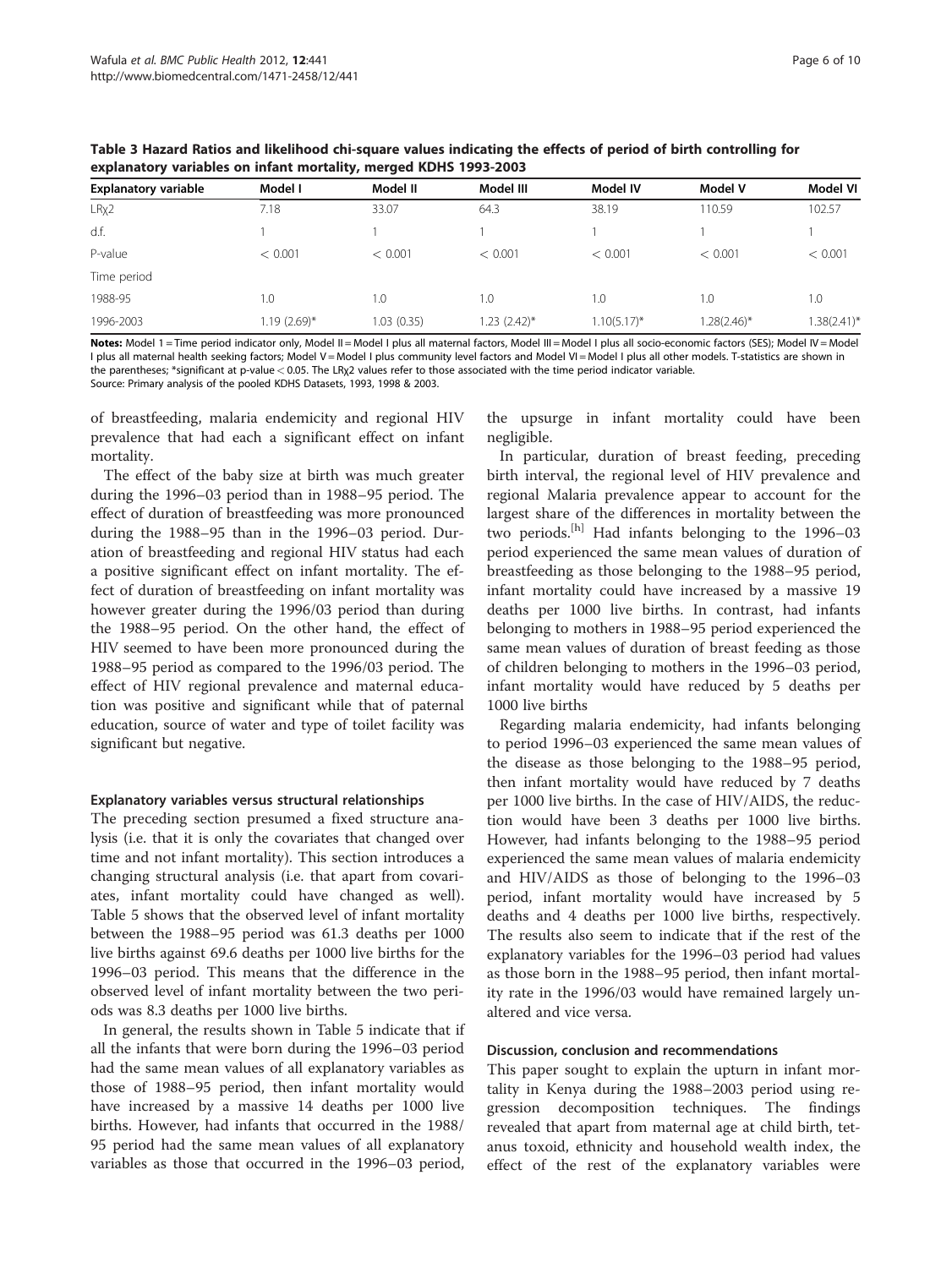| Characteristic                         | <b>Coefficients</b>                  | <b>Coefficients</b>                  | <b>Significance of differences</b><br>in coefficients for the two<br>periods (t-statistic) (c) |  |
|----------------------------------------|--------------------------------------|--------------------------------------|------------------------------------------------------------------------------------------------|--|
|                                        | period (1988-95)<br>$(n = 3115)$ (a) | period (1996-03)<br>$(n = 2150)$ (b) |                                                                                                |  |
| <b>Maternal factors</b>                |                                      |                                      |                                                                                                |  |
| Maternal age at child birth (D)        | $-0.430(-1.02)$                      | 0.035(0.08)                          | $-0.114$                                                                                       |  |
| Baby size at birth (D)                 | $-0.456$ $(-2.01)$ ***               | $-0.367$ $(-2.40)$ ***               | 5.897***                                                                                       |  |
| Duration of breastfeeding (D)          | $1.032(5.82)$ **                     | 4.179 (8.12)***                      | $6.969***$                                                                                     |  |
| Preceding birth interval (D)           | $-0.402$ $(-2.29)$ **                | $-0.589(-1.72)$                      | $6.094***$                                                                                     |  |
| <b>Maternal health-seeking factors</b> |                                      |                                      |                                                                                                |  |
| Place of delivery (D)                  | 0.228(1.16)                          | 0.103(0.47)                          | $2.624*$                                                                                       |  |
| Tetanus Toxoid (D)                     | $-0.423(-1.56)$                      | $-0.129(-0.40)$                      | 0.864                                                                                          |  |
| Socio-economic factors                 |                                      |                                      |                                                                                                |  |
| Paternal education (years)             | $-0.052$ $(-1.19)$                   | 0.015(0.77)                          | $-64.717***$                                                                                   |  |
| Source of water (D)                    | 0.066(0.260)                         | $-0.392(-1.30)$                      | $-19.901***$                                                                                   |  |
| Type of Toilet Facility (D)            | $-0.399(-1.85)$                      | 0.243(0.82)                          | $-2.316**$                                                                                     |  |
| Maternal education (Years)             | $-0.040$ $(-0.94)$                   | $-0.017(-0.38)$                      | 56.965***                                                                                      |  |
| Ethnicity (D)                          | $-0.192(-0.54)$                      | 0.092(0.22)                          | $-0.831$                                                                                       |  |
| Household Wealth Index (D)             | $-0.497(-2.37)$ **                   | $-0.167$ $(-0.72)$                   | 1.757                                                                                          |  |
| <b>Community level factors</b>         |                                      |                                      |                                                                                                |  |
| HIV regional status (D)                | $1.082(5.15)$ ***                    | $0.933$ $(3.86)$ ***                 | $4.289***$                                                                                     |  |
| Malaria endemic region (D)             | $-1.265(-5.06)$ ***                  | $-1.332$ $(-4.78)$ ***               | 3.831***                                                                                       |  |

<span id="page-6-0"></span>Table 4 Coefficients of explanatory variables of infant mortality between 1988/95 and 1996/2003, A pooled KDHS **Dataset** 

Notes: D denotes dichotomous variable. \*\*\*p < 0.001, \*p < 0.01, \*p < 0.05. Column C was computed using the following formula:  $(P_2-P_1)/(1.965QRT(X_1+X_2)$  where P<sub>2</sub>& P<sub>1</sub>are the coefficients of the two periods and  $X_1\& X_2$ are the standard errors for each explanatory variable for the two periods. Source: Primary analysis of the merged KDHS dataset 1993–2003.

significantly associated with explaining the differences in infant mortality over the study period. In particular, the duration of breastfeeding, maternal education, regional HIV and malaria prevalence contributed much to the observed rise in infant mortality. However, there could be other important factors behind the upsurge that were not captured by KDHS. For instance, KDHS does not collect information on injury related factors yet an upsurge in these factors could have influenced the upturn in infant mortality during the study period.

The above findings have several implications. First, there is need for the urgent promotion of family planning services in order to reduce the adverse effect of short birth intervals as well as prevent high risk births which tend to be associated with a heightened risk of infant deaths [\[5,11\]](#page-8-0). Second, in a generalized HIV setting like Kenya, there is need for the government with the assistance of development partners to strengthen the prevention of mother to child (PMTCT) programs in order to eliminate new pediatric HIV infections especially in high HIV prevalence regions. This may entail promoting exclusive breastfeeding during the first six months among HIV positive mothers and weaning infants thereafter by introducing alternative feeding options as well as encouraging family planning integration in PMTCT

programming to postpone or limit births. Through this, fewer babies will be born with low birth weight, which is a risk factor for mortality.

Household wealth index- a proxy measure of the socio-economic status of the economy played an increasing role in infant mortality upturn. The downturns in Kenya's economy during the study period with some years recording a negative growth in the GDP must have depressed the household level spending on health. This was further worsened by the introduction of the structural adjustment programs (SAPs) in the late 1980s which among other things included cost sharing in health and education and was also accompanied by job cuts in the public sector [\[18,19](#page-9-0)]. There is need for an increase in budgetary allocation to health to meet international targets such as the allocation of 15 percent of the annual budget on health as was passed in the Abuja Declaration of 2000. The increases in budgetary allocation will cover substantially the health provision to the majority poor who currently cannot afford any form of healthcare.

Findings show that malaria prevalence played an important role in the observed upturn in infant mortality. This was expected owing to the fact that malaria resistance peaked in Kenya in 1997 (when resistance to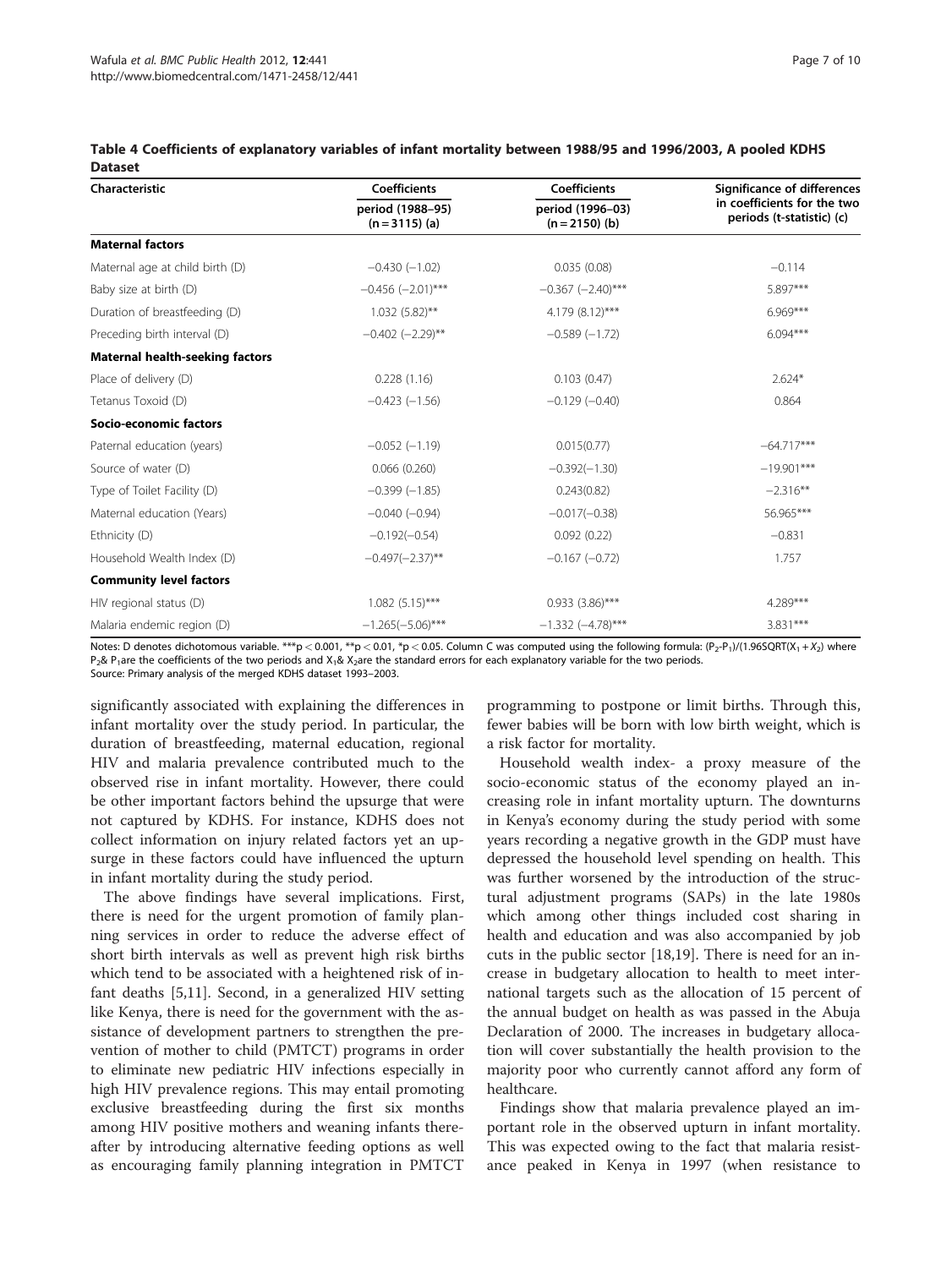| Characteristic                    | Mean<br>values<br>for<br>1988-95 | Mean<br>values<br>for<br>1996-03 | $\beta$ 's<br>for<br>1988-95 | $β's$ for 1996-03 | Change in IMR<br>if 1988/95 had<br>the same mean<br>value of this<br>variable as the<br>1996/03 period | Change in IMR<br>if 1996/03 had<br>the same mean<br>value of this<br>variable<br>as the<br>1988/95 time<br>period |
|-----------------------------------|----------------------------------|----------------------------------|------------------------------|-------------------|--------------------------------------------------------------------------------------------------------|-------------------------------------------------------------------------------------------------------------------|
| <b>Maternal factors</b>           |                                  |                                  |                              |                   |                                                                                                        |                                                                                                                   |
| Maternal age at child birth (D)   | 1.672                            | 1.688                            | 0.011                        | $-0.077$          | $-0.010$                                                                                               | $-0.080$                                                                                                          |
| Baby size at birth (D)            | 0.818                            | 0.816                            | $-0.122$                     | $-0.0568$         | $-0.014$                                                                                               | 0.007                                                                                                             |
| Duration of breastfeeding (D)     | 0.81                             | 0.908                            | 0.858                        | 3.053             | $-4.838$                                                                                               | 19.375                                                                                                            |
| Preceding birth interval (D)      | 0.699                            | 0.736                            | $-0.294$                     | $-0.373$          | 0.626                                                                                                  | $-0.894$                                                                                                          |
| Maternal health-seeking behaviour |                                  |                                  |                              |                   |                                                                                                        |                                                                                                                   |
| Place of delivery (D)             | 0.624                            | 0.593                            | 0.284                        | 0.207             | 0.507                                                                                                  | $-0.416$                                                                                                          |
| Tetanus Toxoid (D)                | 0.883                            | 0.867                            | $-0.251$                     | $-0.174$          | $-0.231$                                                                                               | 0.180                                                                                                             |
| Socio-economic factors            |                                  |                                  |                              |                   |                                                                                                        |                                                                                                                   |
| Paternal education (years)        | 5.471                            | 5.789                            | 0.005                        | 0.011             | $-0.091$                                                                                               | 0.227                                                                                                             |
| Source of water (D)               | 0.268                            | 0.299                            | 0.075                        | $-0.31$           | $-0.134$                                                                                               | $-0.622$                                                                                                          |
| Type of Toilet Facility (D)       | 0.795                            | 0.812                            | $-0.399$                     | 0.082             | 0.390                                                                                                  | 0.090                                                                                                             |
| Maternal education (Years)        | 5.149                            | 5.49                             | $-0.057$                     | $-0.019$          | 1.118                                                                                                  | $-0.420$                                                                                                          |
| Ethnicity (D)                     | 0.867                            | 0.882                            | $-0.146$                     | 0.096             | 0.126                                                                                                  | 0.093                                                                                                             |
| Household Wealth Index (D)        | 0.558                            | 0.58                             | $-0.373$                     | $-0.177$          | 0.472                                                                                                  | $-0.252$                                                                                                          |
| <b>Community level factors</b>    |                                  |                                  |                              |                   |                                                                                                        |                                                                                                                   |
| HIV regional status (D)           | 1.364                            | 1.429                            | 0.829                        | 0.899             | $-3.101$                                                                                               | 3.784                                                                                                             |
| Malaria endemic region (D)        | 0.345                            | 0.421                            | $-1.21$                      | $-1.405$          | 5.292                                                                                                  | $-6.915$                                                                                                          |
| Sum                               |                                  |                                  |                              |                   | 0.112                                                                                                  | 14.159                                                                                                            |
| <b>IMR</b>                        | 0.0613                           | 0.0696                           |                              |                   |                                                                                                        |                                                                                                                   |
| $P*(1-P)$                         | 0.0575                           | 0.0648                           |                              |                   |                                                                                                        |                                                                                                                   |

#### <span id="page-7-0"></span>Table 5 Changes in infant mortality rate had each time period experienced the same value of explanatory variables

Notes: D denotes dichotomous variable. Source: Primary analysis of the merged KDHS dataset 1993–2003.

Source: Primary analysis of the merged KDHS dataset 1993–2003.

chloroquine ranged from 66–87 percent). This forced the government to change the first line of treatment for malaria from chloroquine to artemisinin combination therapy (ACT) for management treatment of uncomplicated Malaria cases [\[18,20\]](#page-9-0). There is need for intensified use of anti malaria prophylaxis among pregnant women and children as well as early diagnosis and treatment of Malaria. Additionally, programs aimed at intensifying the distribution of insecticide-treated mosquito nets, inhouse spraying and other vector control strategies in high Malaria-prone regions as well as biomedical research for malaria vaccine development need renewed emphasis in Kenya's health programming.

The deterioration in gross enrolment rates in education especially after the introduction of SAPs in the late 1980s appears to have locked out many young girls in the education system. There is need for renewed efforts to promote the girl child education owing to the widely known role of maternal education in reducing infant mortality [\[9,11,16\]](#page-8-0).

Unlike past studies [[1,3\]](#page-8-0) this study sheds more light on this topic by employing a more robust methodological approach. It also brings on board important but under researched factors such as breastfeeding, environmental conditions (such as sanitation, potable water) and improved quality of and access to health care that were not considered in recent studies that employed regression decomposition techniques [\[10](#page-8-0)]. The key results here show that far from the widely cited important role of HIV in the upturn in infant mortality in Kenya and other sub Saharan African countries [\[1,3](#page-8-0)], the duration of breastfeeding and Malaria endemicity played a more significant role in Kenya's upsurge in infant mortality during the 1988–2003 period.

# **End Notes**

<sup>a</sup>We computed the household wealth index using the principle component analysis (PCA). The first principle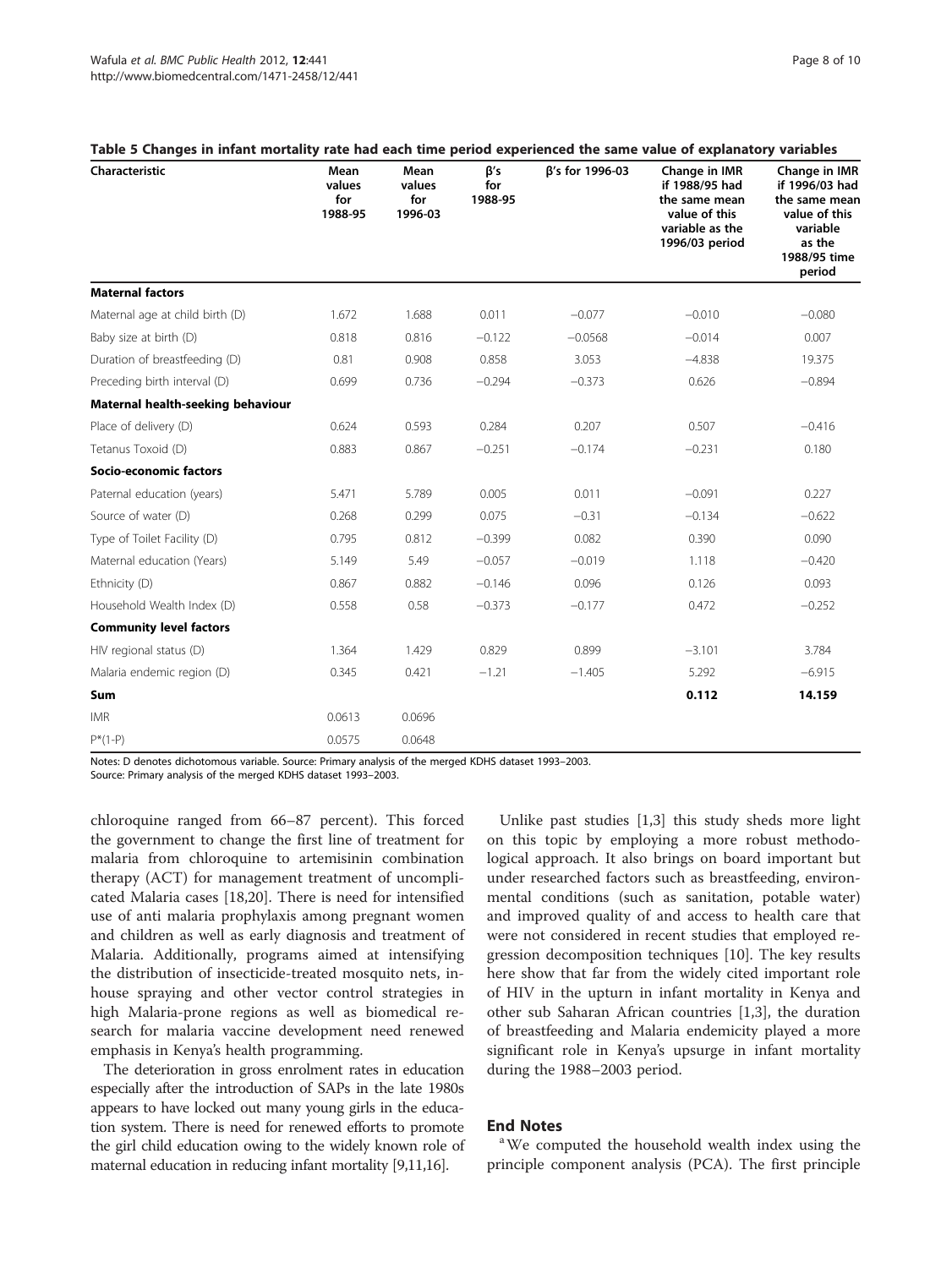<span id="page-8-0"></span>component was used to compute household tertiles i.e. low, middle and high income households.

 $b$  Conventionally, infants born with a birth weight of less than 2500grams are categorized as low birth weight (LBW) and vice versa. While our study did not use this variable due to large number of missing cases (55%) arising from low health facility deliveries in Kenya (only 42%), we used

baby size as a proxy measure of low birth weight.<br><sup>c</sup> Household wealth index was computed using the principle component analysis (PCA) based on the household possessions of each sampled household. Those with low and medium income were categorized as "low" while those with high income were categorized as "high." In our preliminary analysis, we found that low and medium households experienced an upsurge in mortality while the high income households experienced a decline in mortality.

<sup>d</sup>The categorization of whether a region was low or high malaria endemicity was based on the categorization of Kenya Medical and Research Institute which was used in one of the author's earlier study [5]. Accordingly, Nyanza, Western, Coast and North Eastern provinces were categorised as high malaria endemic regions while Central, Eastern, Nairobi and Rift valley were categorized as low malaria endemic regions.

This paper categorized regions with higher than national HIV prevalence (6.7%) as high HIV prevalence regions and vice versa [2]. Using this categorization, Nyanza (18.3%); Central (7.6%); Nairobi (11.9%); Rift Valley (6.9%) were grouped as high HIV prevalence while Western (5.8%); Coast (6.6%); Eastern (6.2%) and North Eastern (0.0%) were categorized as low HIV prevalence.

f For ease of interpretation, the hazard ratios were exponentiated to give regression coefficients (i.e.  $exp(HR) = β$ ) used as shown in Tables [2](#page-4-0) and [3.](#page-5-0)

<sup>g</sup> Ethnic groups categorized as "other" included all tribes apart from the Kikuyu. These include the Kalenjin, Luhya, Luo, Kisii, Kamba and other small tribes such as the Somali, Rendile, Pokomo, TaitaTaveta, Borana, etc.

h Although our decomposition analysis focuses on the relative importance of maternal, socio-economic, and health seeking factors on the change in infant mortality over this time period, our study does not examine the important interrelationships occurring between these groups of variables. For instance, maternal education is widely known to be related with age at birth as well as maternal health seeking behavior. It is beyond the scope of this paper to disentangle whether changes in socio-economic factors are causing changes in maternal and health seeking factors or the other way round or if their simultaneous changes are caused by another factor.

#### Competing interests

The authors affirm they have no competing interests.

#### Authors' contributions

SWW wrote the draft paper which is based on a chapter of his PhD dissertation. LI and BK reviewed the paper. All the three authors approved the manuscript prior to submission.

#### Acknowledgements

We thank ICF International and the Kenya National Bureau of Statistics (KNBS) for freely availing KDHS upon which this paper is based. We also thank the anonymous reviewers of our earlier draft. The technical suggestions from Dr. Walter Rasugu Omariba from Statistics Canada are also highly acknowledged.

#### Author details

<sup>1</sup>PhD student in Demography at the Population Studies and Research Institute (PSRI), University of Nairobi. He is the corresponding author. <sup>2</sup>The Author holds a PhD in Demography from the Australian National University. He is the first supervisor to the first author and also a senior lecturer in Demography and Director of PSRI, University of Nairobi. <sup>3</sup> Has a PhD in Population Studies from the University of Nairobi. He is a senior lecturer in Demography and the second supervisor to the first author.

#### Received: 12 February 2012 Accepted: 28 May 2012 Published: 18 June 2012

#### References

- 1. Hill K, Cheluget B, Curtis S, Bicego G, Mahy M: HIV and Increases in Childhood Mortality in Kenya in the Late 1980s to the Mid-1990s. University of North Carolina at Chapel Hill, Carolina Population Center [CPC]: MEASURE Evaluation; 2004.
- 2. CBS (Kenya), KEMRI: Macro International Inc. Maryland: Calverton: Kenya Demographic and Health Survey; 2004.
- 3. Hill K, Bicego G, Mahy M: Childhood Mortality in Kenya. John Hopkins University/Macro International Inc: An Examination of Trends and Determinants in the Late 1980s to Mid 1990s; 2001.
- 4. Barbieri M: The Onset of Fertility Transition in Sub Saharan Africa. In Is the current decline in infant and child mortality in sub Saharan Africa a sign of future Fertility Changes? Edited by Locoh T, Hertrich V. Belgium: Derouaux Ordina Editions: International Union for the Scientific Study of Population (IUSSP); 1994.
- 5. Ikamari: An upsurge in early childhood mortality in Kenya: a search for explanations. KEMRI, Nairobi: African Journal of Health Sciences; 2004.
- 6. Mosley WH, Chen LC: Child survival: strategies for research. Bellagio, Italy: based on papers for a workshop by the same title organized by the Rockefeller and Ford Foundations; 1983.
- 7. Preston S: Mortality Patterns in National Populations. New York, San Francisco, and London: Academic Press; 1976.
- 8. Kintner HJ: Determinants of Temporal and areal variation in infant mortality in Germany, 1971–1933. Demography 1988, 25(4):597–609.
- 9. Da Vanzo JD, Habicht JP: Infant mortality decline in Malaysia 1946-1975: the roles of change in variables and changes in the structure of relationships. Demography 1986, 23:143–160.
- 10. Hale L, Da Vanzo J, Razzaque A, Rahman M: Which factors explain the decline in infant and child mortality in Matlab, Bangladesh? J Popul Res 2009, 26:3–20.
- 11. Bicego G, Boerma JT: Maternal Education and Child Survival: a comparative analysis of DHS Data from 17 Countries. Soc Sci Med 1993, 36(9):1207–1227.
- 12. Murdoch J, Secular T: Rethinking Inequality Decomposition with evidence from Rural China. Econ J 2002, 112:93-106.
- 13. Fields GS: Regression based decompositions: A new tool for managerial decision making, In Department for Labour Economics Discussion Paper. UK: Cornell University; 2004.
- 14. Poel EV, Donnell O, Doorslaer EV: what explains the Rural -urban Gap in Infant Mortality: Household or community characteristics? Demography 2009, 46(4):827–850.
- 15. Sundmacher L, Scheller-Kreinsen D, Busse R: The wider determinants of inequality in health a decomposition analysis. July. Int J Equity Health 2011, 10(30):1–13.
- 16. Wangila SW: The Upsurge in Infant and Child Mortality in Kenya During the 1988–2003 Period: Levels and Determinants, Unpublished PhD dissertation submitted to the University of Nairobi, 2012.